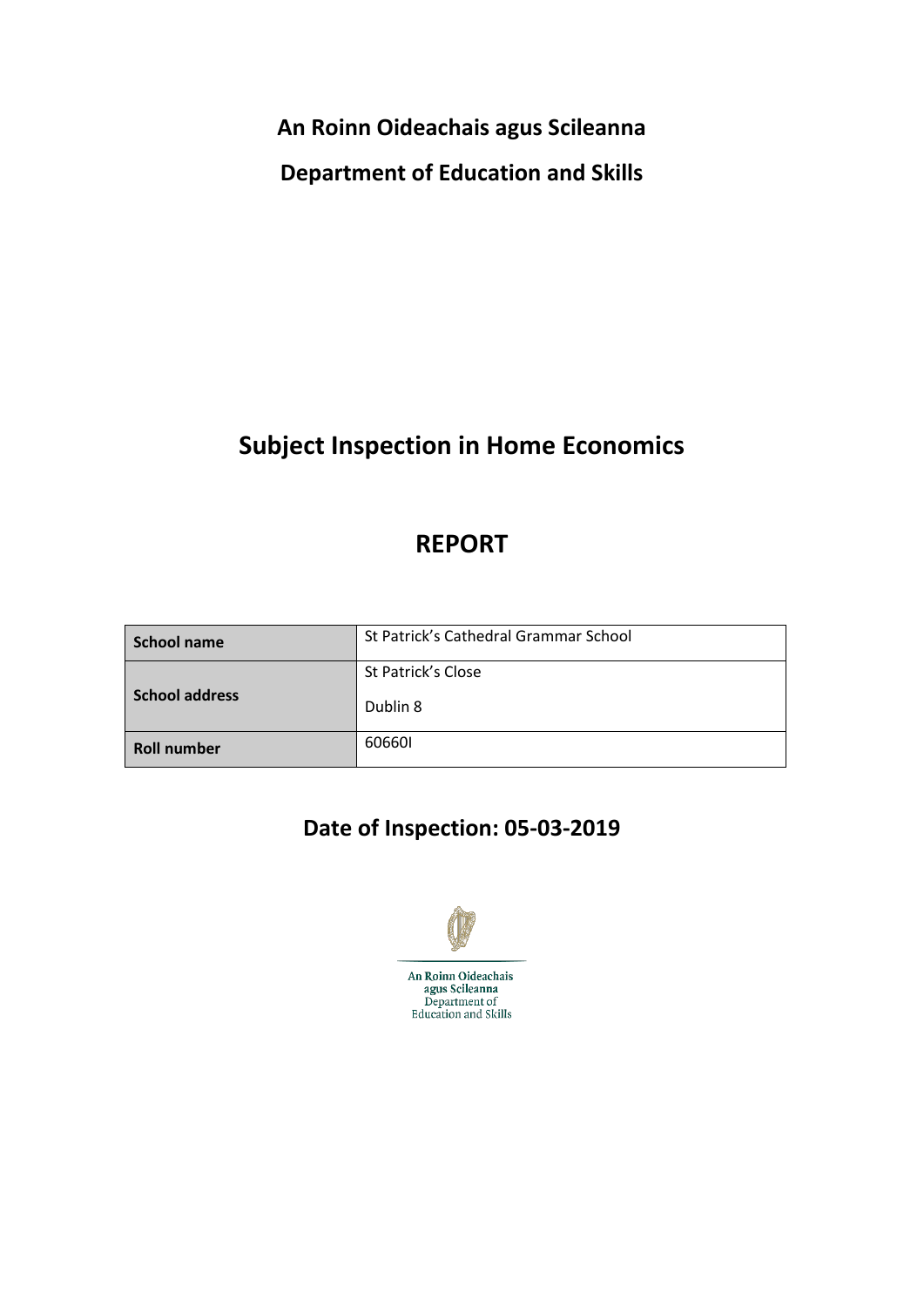## **SUBJECT INSPECTION**

Subject Inspections report on the quality of work in individual curriculum areas within a school. They affirm good practice and make recommendations, where appropriate, to aid the further development of the subject in the school.

## **HOW TO READ THIS REPORT**

During this inspection, the inspector evaluated learning and teaching in Home Economics under the following headings:

- 1. Teaching, learning and assessment
- 2. Subject provision and whole-school support
- 3. Planning and preparation

Inspectors describe the quality of each of these areas using the Inspectorate's quality continuum which is shown on the final page of this report. The quality continuum provides examples of the language used by inspectors when evaluating and describing the quality of the school's provision in each area.

The board of management was given an opportunity to comment in writing on the findings and recommendations of the report; a response was not received from the board.

# **CHILD PROTECTION**

During the inspection visit, the following checks in relation to the school's child protection procedures were conducted:

- 1. The name of the DLP and the Child Safeguarding Statement are prominently displayed near the main entrance to the school.
- 2. The Child Safeguarding Statement has been ratified by the board and includes an annual review and a risk assessment.
- 3. All teachers visited reported that they have read the Child Safeguarding Statement and that they are aware of their responsibilities as mandated persons.

The school met the requirements in relation to each of the checks above.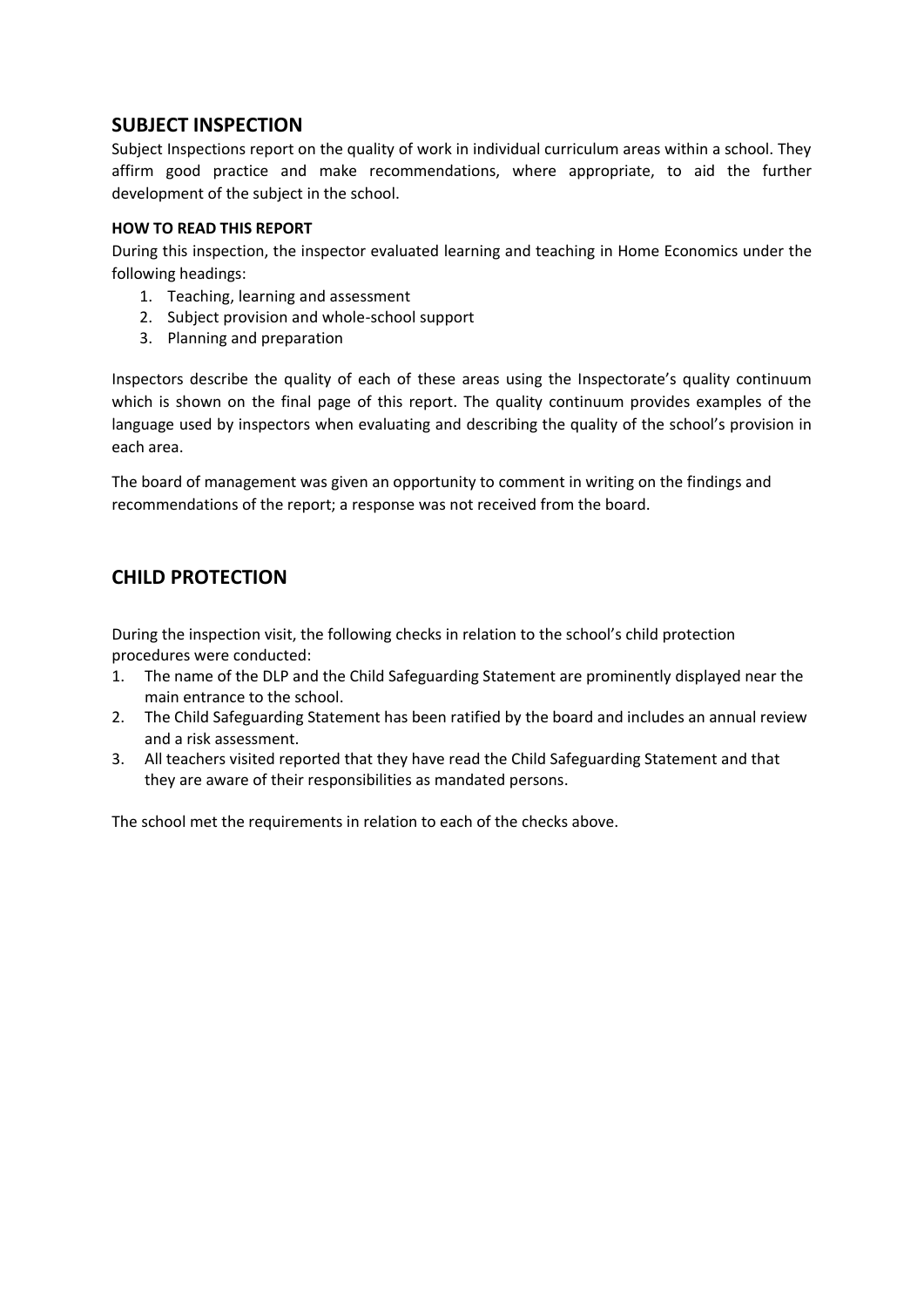## **SUBJECT INSPECTION**

#### **INSPECTION ACTIVITIES**

| <b>Dates of inspection</b>                | 04 and 05 March, 2019                       |  |
|-------------------------------------------|---------------------------------------------|--|
| Inspection activities undertaken          | Observation of teaching and learning during |  |
| • Review of relevant documents            | three class periods                         |  |
| • Discussion with principal and key staff | • Examination of students' work             |  |
| Interaction with students                 | Feedback to principal and relevant staff    |  |

#### **School context**

St. Patrick's Cathedral Grammar school is a voluntary co-educational secondary school with a current enrolment of 200 students. Home Economics is an optional subject at Junior Cycle and at Leaving Certificate level. Home Economics is also offered as a core module as part of the compulsory Transition Year (TY) programme.

#### **SUMMARY OF MAIN FINDINGS AND RECOMMENDATIONS:**

#### **Findings**

- The overall quality of teaching and learning was good with elements of very good practice.
- A positive and productive classroom atmosphere was evident which supported student enjoyment in learning.
- Highly effective teacher questioning was evident in lessons which encouraged higher-order thinking; limited use of written formative feedback was evident on students' work.
- Digital technology was used effectively by the teacher to support and enhance students' learning; students did not have the opportunity to utilise digital technology to support or assess their own learning.
- The overall quality of subject provision and whole-school support was good; student voice is not sought to inform the construction of subject option bands for incoming first-year students.
- The overall quality of planning and preparation was satisfactory; programme plans are in place for all year groups, however, some are outline in nature, lack an incremental approach to learning and are replications of publically available templates which have not been modified.

#### **Recommendations**

- A systematic approach to providing written formative feedback on students' work should be implemented by the subject department.
- Strategies to enable students to utilise digital technology to support and assess learning should be adopted by the teacher.
- Senior management should survey incoming first-year students to ascertain optional subject preferences and use this information to construct subject bands.
- Programme plans should be reviewed by the Home Economics department to include reference to teaching and assessment strategies utilised, reflect an incremental approach to learning and personalise plans to meet the learning needs of students.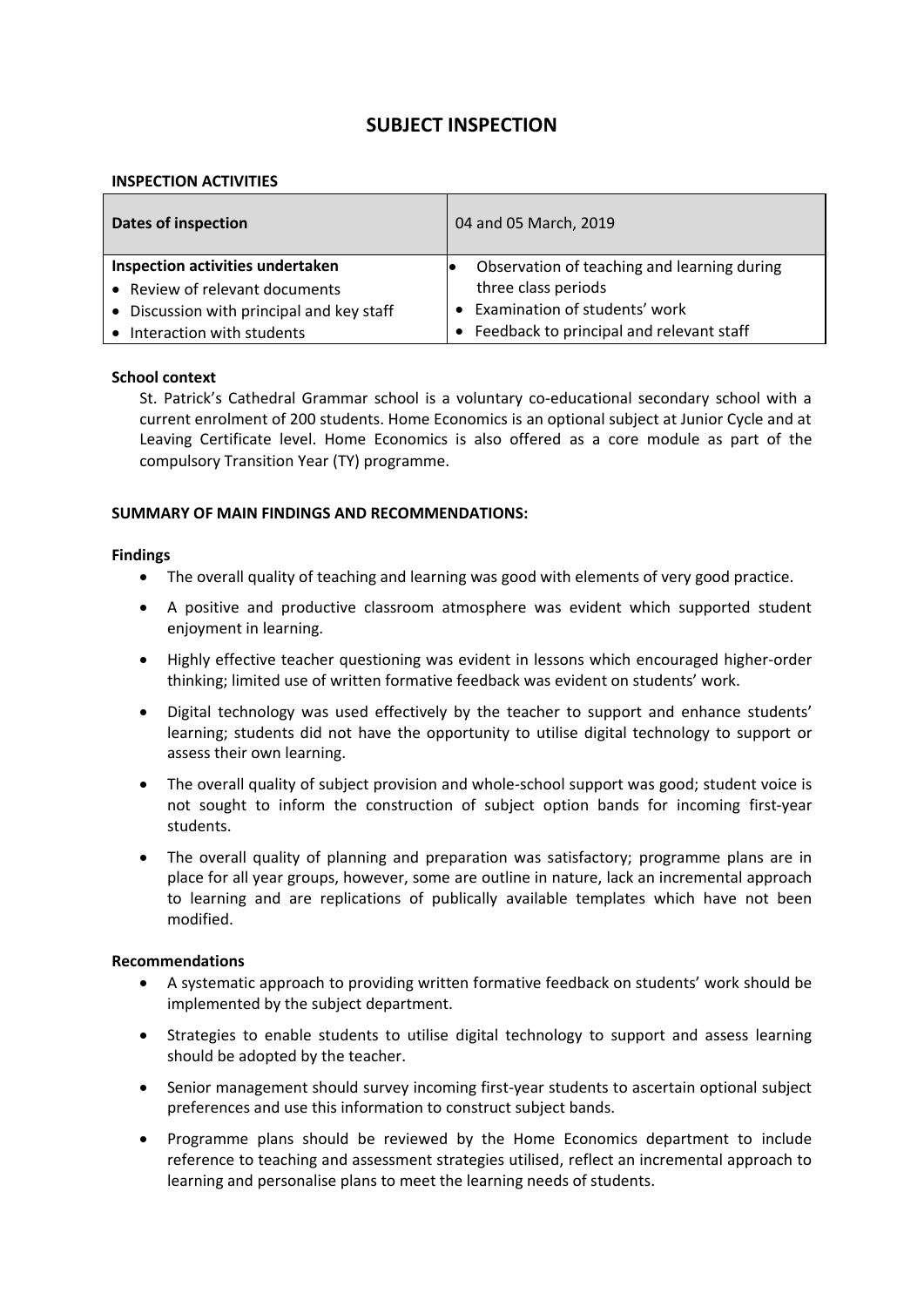#### **DETAILED FINDINGS AND RECOMMENDATIONS**

#### **1. TEACHING, LEARNING, AND ASSESSMENT**

- Through their own enthusiasm and enjoyment of Home Economics, the teacher motivated students to engage in and enjoy their learning. A very positive classroom atmosphere was created by the teacher and this was underpinned by affirmation and mutual respect.
- Instruction was clear and directed at eliciting student engagement. A good balance was maintained between teacher input and student voice. Positively, students were confident to answer questions, ask questions and were willing to risk incorrect responses.
- A student-centred approach was adopted in all lessons. Lessons began in all instances with students brainstorming what they already knew about the topic. This enabled students to make links between prior learning and new material. To build on this very good practice, at the end of lessons, students should summarise new learning and add this to their original brainstorm.
- It was good practice that learning intentions were shared with students in all lessons. In some instances, learning intentions focused on content. Learning intentions should be stated in terms of what students should know, understand and be able to do. Best practice was observed when learning intentions were revisited and assessed at the end of lessons. Sufficient time should be allocated to assess learning and strategies which enable the learning of all students to be evaluated should be adopted.
- Digital technology was effectively used in the classroom by the teacher to support and enhance students' learning. Well-designed visual presentations were created to structure students' learning. Presentations included images which aided teacher explanations and an appropriate video clip was utilised. Positively, the teacher utilised an online game to check students' understanding of key words. Students did not have the opportunity to utilise digital technology to support or assess their own learning. Strategies to enable students to utilise digital technology to support and assess learning should be adopted by the teacher.
- Highly effective teacher questioning was evident in lessons. Questions were utilised to revisit prior learning, enable students to make co-curricular links, develop lesson content and to encourage higher-order thinking.
- Many students did not have copybooks in class. This should be addressed. A variety of practice was noted in how students record their learning in copybooks. Students should be supported to record learning in a meaningful way.
- Evidence of self-assessment was viewed in copybooks and students used marking schemes to assess questions. This is very good practice. To ensure that the corrected questions are a useful revision tool, students should highlight the appropriate part of their answer which was awarded marks. When answers are not fully correct, students should ensure that the correct answer is recorded.
- Limited use of formative feedback was evident on students' work. A systematic approach to providing written formative feedback should be implemented by the subject department.
- In lessons, students were required to generate notes. Teacher-designed handouts were distributed in all lessons and these helped structure students' note-making. It is very good practice that students are supported in developing note-making skills. Students should be facilitated to take more ownership for generating their own notes as they gain competence and confidence in note-making.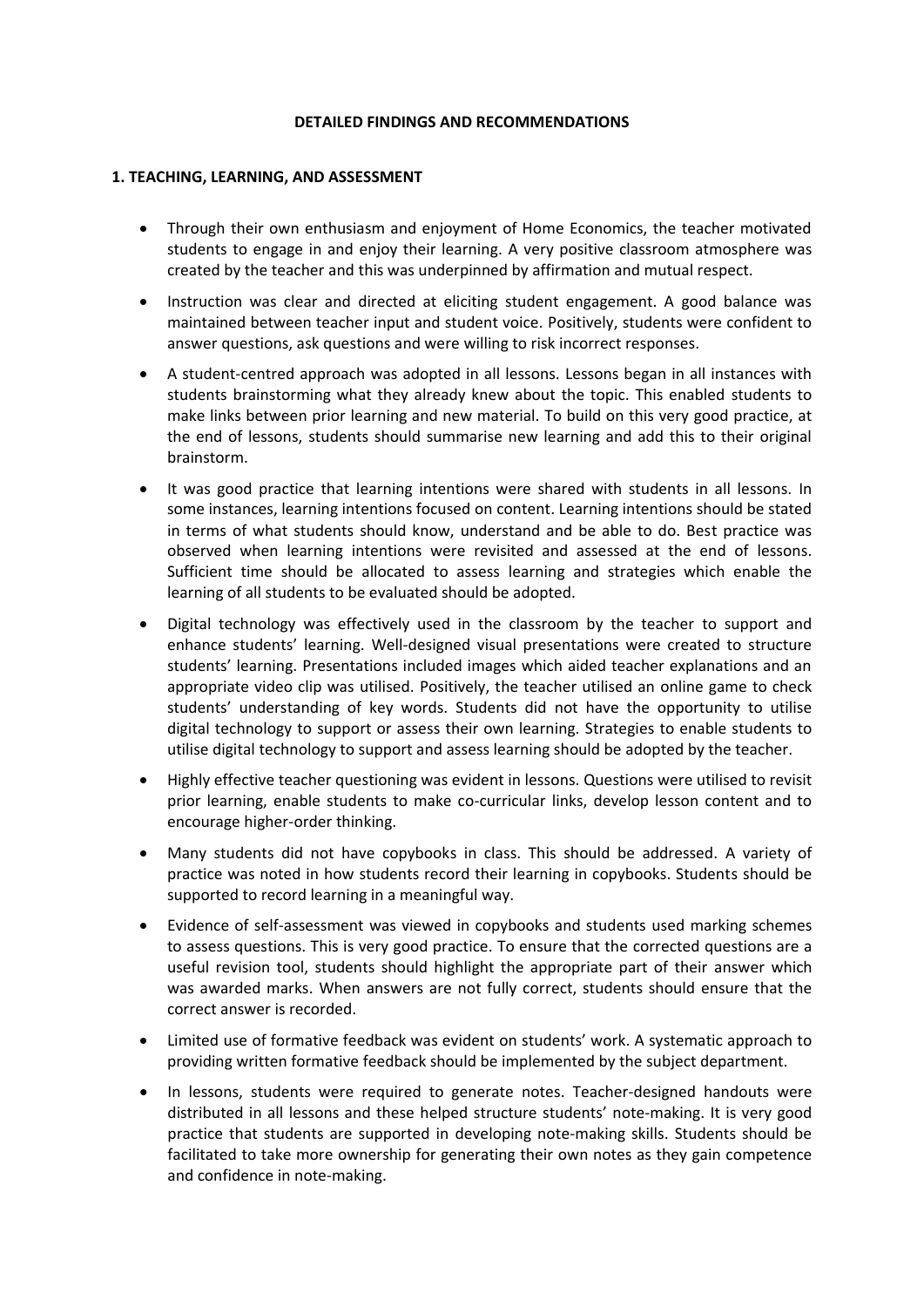### **2. SUBJECT PROVISION AND WHOLE SCHOOL SUPPORT**

- The overall quality of whole-school support and subject provision is good.
- Timetabling arrangements are in line with syllabi and specification guidelines and in general a very good distribution of lessons is evident throughout the week.
- It is very good practice that senior cycle option bands are generated based on student preferences. However, student voice is not sought to inform the construction of subject option bands for incoming first-year students. It is recommended that senior management survey incoming first-year students to ascertain optional subject preferences and use this information to construct subject bands.
- The short taster programme in first-year and the compulsory Home Economics module in TY supports students to make informed subject choices.
- Home Economics facilities comprise a recently renovated and well-maintained kitchen. A risk analysis template has been created for the Home Economics room. The multipurpose nature of the room has been reflected in this template, though scope exists for it to be extended to reflect all potential hazards including knives. It is recommended that the Health and Safety Authority template is adopted and utilised to facilitate an annual audit of facilities by the subject department. Once completed, this document should be shared with senior management.
- It is highly commendable that the Home Economics department in conjunction with the Physical Education department organises an annual 'Health Week'. Last year, this event included a range of physical activities for students to participate in, high-profile guest speakers and the sampling of healthy snacks and meals. Furthermore, an annual 'Bake Off' competition further promotes Home Economics in the school as students and staff participate in the competition and judge the baked entries.

### **3. PLANNING AND PREPARATION**

- The overall quality of planning and preparation is satisfactory.
- Planning for individual lessons was very good.
- Programme plans are in place for all year groups. However, some programme plans are outline in nature, lack an incremental approach to learning and are replications of publically available templates which have not been modified. Programme plans should be reviewed by the Home Economics department to include reference to teaching and assessment strategies utilised, reflect an incremental approach to learning and personalise plans to meet the learning needs of students.
- Practical lessons should be integrated into programmes of work alongside theoretical lessons and learning intentions should be outlined to ensure an incremental development of skills.
- Examination results in certificate examinations are analysed annually and results are compared with national averages. This is good practice. To further this good practice, individual student achievement in certificate examinations should be examined in conjunction with Cognitive Ability Testing (CAT) results to ascertain if students are achieving their expected potential.
- To implement continuous improvements in teaching and learning, an action plan outlining short, medium and long term goals should be devised by the Home Economics department.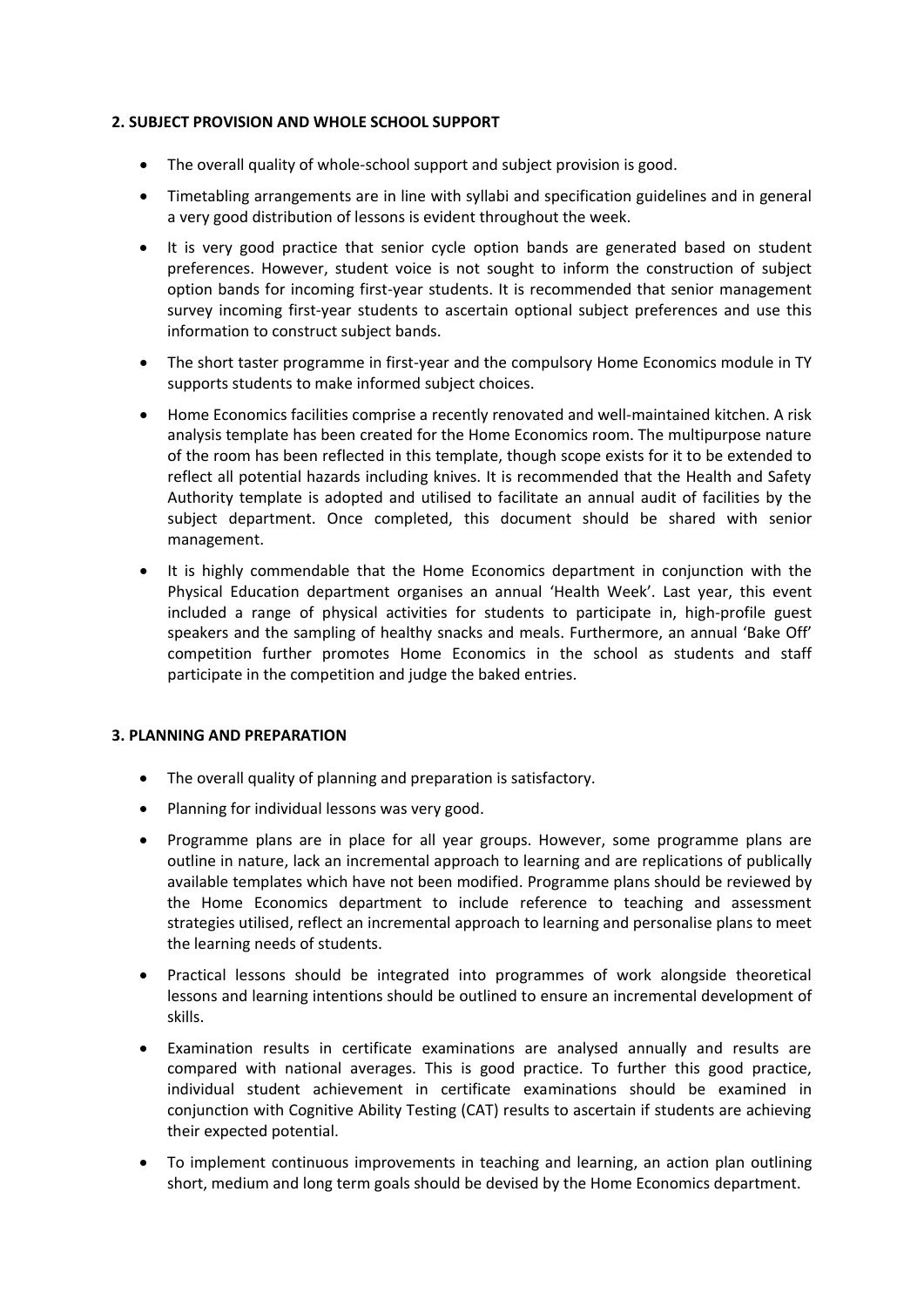A record of continuing professional development attended should be recorded in the subject plan.

The draft findings and recommendations arising out of this evaluation were discussed with the principal and the subject teacher at the conclusion of the evaluation.